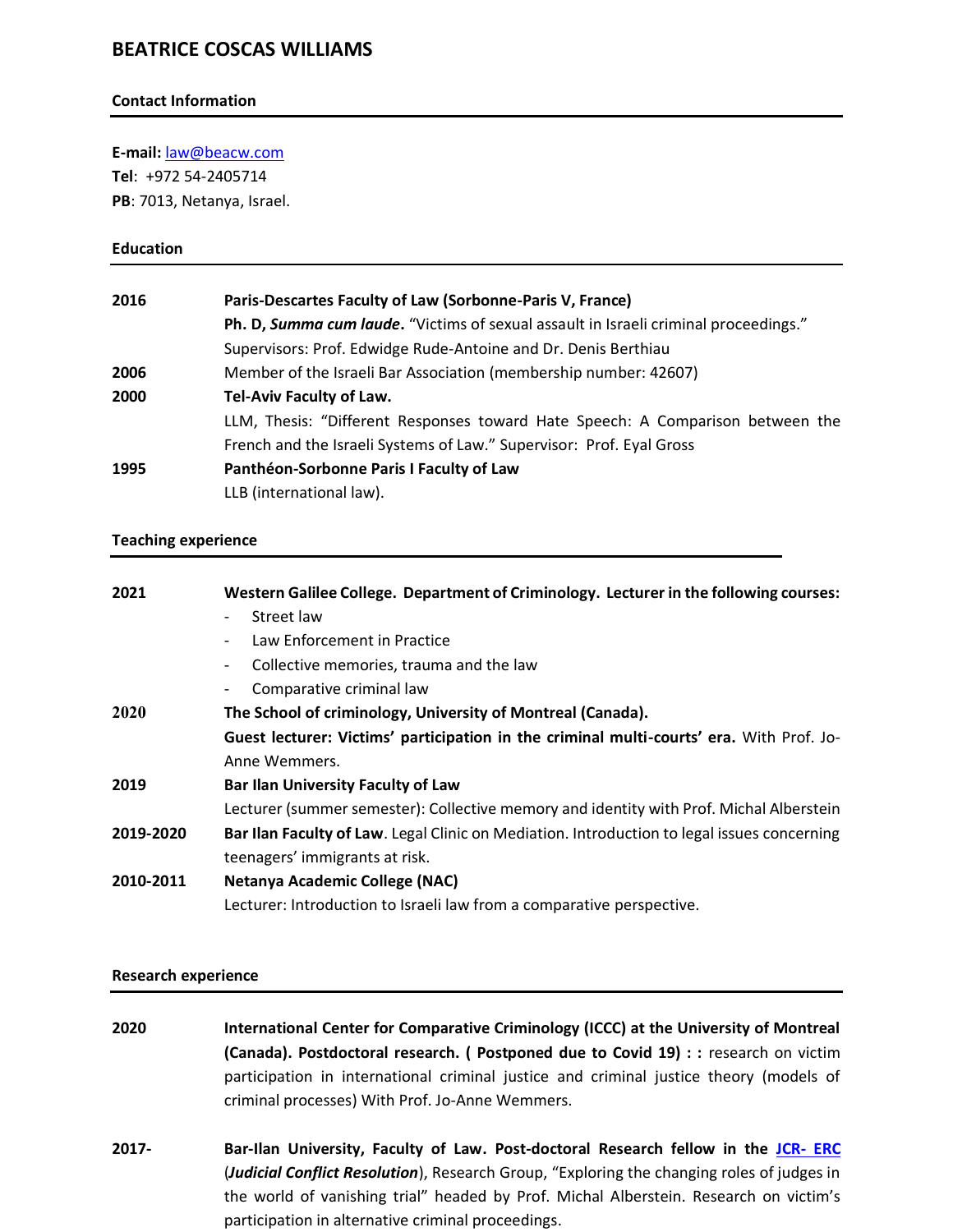|           | Post-doctoral research on: "In the Shadow of Plea Bargaining: Victims' Participation in the<br>era of Vanishing Trials, Comparative Perspective." Research on accelerated proceedings<br>in the criminal field, with Professor Michal Alberstein. |
|-----------|---------------------------------------------------------------------------------------------------------------------------------------------------------------------------------------------------------------------------------------------------|
| 2007      | Research Department of Eliad Shraga and Associates.                                                                                                                                                                                               |
|           | Comparative research in Administrative Law (e.g., Dutch, French, English, Canadian and                                                                                                                                                            |
|           | German law).                                                                                                                                                                                                                                      |
| 2005-2006 | Haifa University, Faculty of Law                                                                                                                                                                                                                  |
|           | Research assistant (Dr. Guy Davidov), comparative research on human rights in social law,                                                                                                                                                         |
|           | Economic rights and social rights, in Scandinavian and other European countries.                                                                                                                                                                  |
| 2003-2005 | <b>Bar-Ilan University, Department of Education</b>                                                                                                                                                                                               |
|           | Research assistant (Late Dr. Erik Cohen): The situation of the Jewish population in France.                                                                                                                                                       |
|           | Coordination of a team of 10. Managed the collecting of the data and summarized the                                                                                                                                                               |
|           | results.                                                                                                                                                                                                                                          |
| 1999-2004 | Tel Aviv University, Faculty of Law                                                                                                                                                                                                               |
|           | Research Assistant (Prof. Guy Mundlak), research on the application of the "third-way                                                                                                                                                             |
|           | manifest" in Europe. Comparative work in the field of Labor law, In England, France and                                                                                                                                                           |
|           | the U.S.                                                                                                                                                                                                                                          |
|           | Research assistant (Prof. Eli Lederman and Prof. Amos Shapira) on different aspects of<br>technology law and White-Collar Crime.                                                                                                                  |
|           | Research assistant (Dr. Oren Gross). Comparative constitutional law research on the<br>aspect of the State of siege and constitutional dictatorship in France (Algerian war)                                                                      |
|           | Research assistant (Prof. Omri Yadlin), research in constitutional law and economics                                                                                                                                                              |
|           | (theory of social choice) for the University of Berkeley, USA.                                                                                                                                                                                    |
|           | Research assistant (Prof. Nina Zaltzman), Comparative research on commercial and civil                                                                                                                                                            |
|           | law.                                                                                                                                                                                                                                              |
| 2000-2001 | The Hebrew University of Jerusalem, the Sacher Institute for Legislative                                                                                                                                                                          |
|           | <b>Research and Comparative Law</b>                                                                                                                                                                                                               |
|           | Research assistant (Prof. A.M Rabello) research on comparative private law topics.                                                                                                                                                                |
|           |                                                                                                                                                                                                                                                   |

**Field experience and social projects** 

| 2020      | The Israel National Council for the Child<br>Director of children's rights implementation-Research on children's participation in<br>decision making. Head of a report's project on the implementation of children's rights<br>in Israel.                                         |
|-----------|-----------------------------------------------------------------------------------------------------------------------------------------------------------------------------------------------------------------------------------------------------------------------------------|
| 2021      | Coordinator for the French participants. "Seven chairs"- digital group for women who                                                                                                                                                                                              |
|           | deal with divorce procedure. Reckman Center, Bar-Ilan University                                                                                                                                                                                                                  |
| 2018-2020 | Initiator and Head of Ela-Noar, an academic field pilot project for new immigrant                                                                                                                                                                                                 |
|           | teenagers at risk: designed to bridge university training and legal and social practice and                                                                                                                                                                                       |
|           | allow students to apply ADR and problem-solving tools with a disadvantaged population.                                                                                                                                                                                            |
|           | The project was integrated into the clinic of Mediation of the Faculty of Law of Bar-Ilan                                                                                                                                                                                         |
|           | headed by Prof. Michal Alberstein.                                                                                                                                                                                                                                                |
| 2006-2017 | Lawyer. Specialization in legal counsel, domestic violence, family law, criminal law                                                                                                                                                                                              |
| 2011-2015 | Coordinator for anti-drugs and alcohol authority: Comparative research<br>regarding alcohol and drugs legislation. Organization of conferences, support<br>groups, cultural events for immigrant families and young at risk on multicultural<br>issues and alcohol and drugs use. |
| 2011-2018 | Volunteer in the Nayeded (elem), a field program for young at risk. Help and support<br>young immigrants.                                                                                                                                                                         |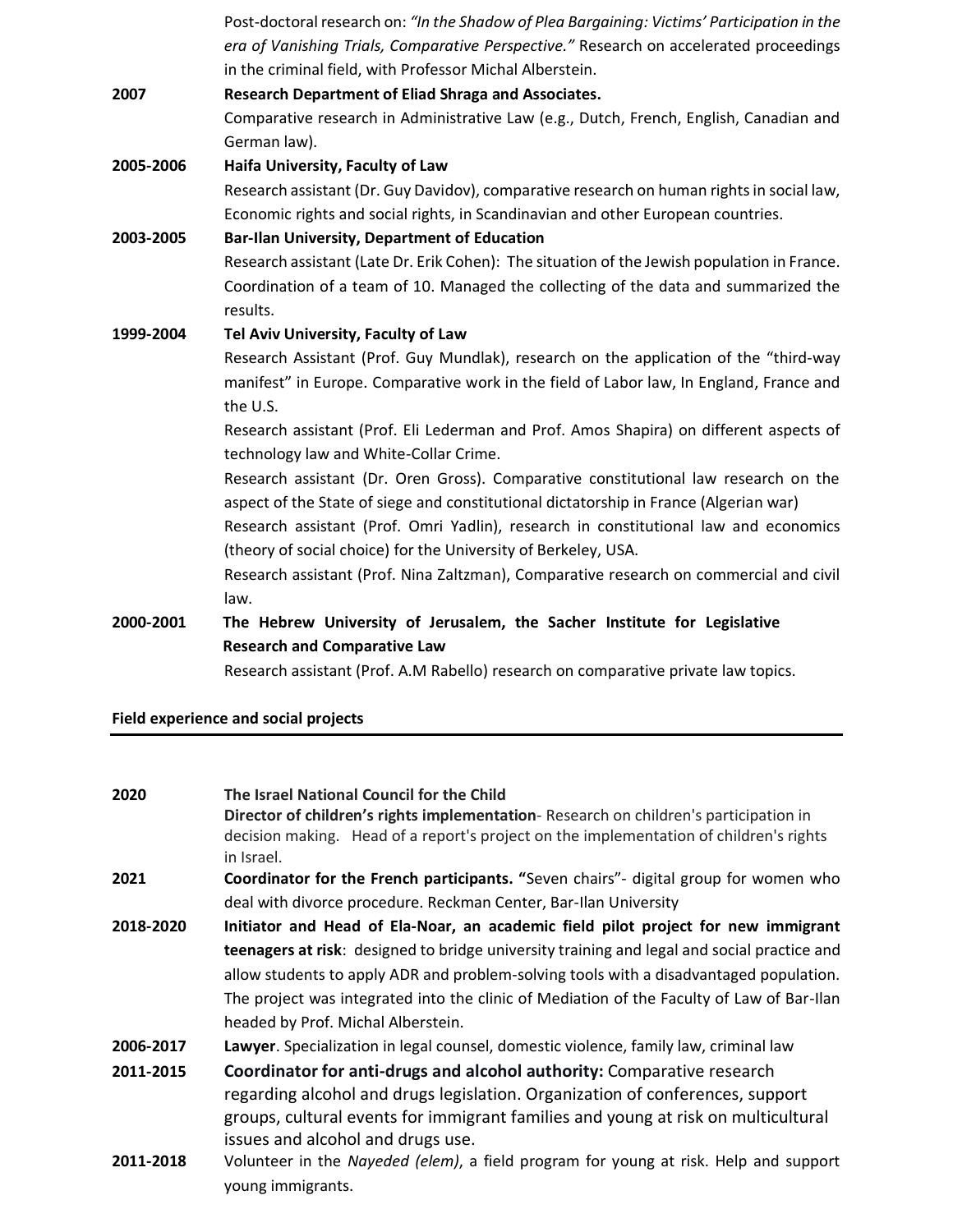# **2009-2020 Initiator and Head of a support group for immigrant single parents**. Social and legal support.

#### **Publications**

- Beatrice Coscas-Williams & Michal Alberstein, [A Patchwork of Doors, accelerated](https://online.ucpress.edu/nclr/article/22/4/585/109846/A-Patchwork-of-DoorsAccelerated-Proceedings-in) proceedings in the [continental criminal justice system,](https://online.ucpress.edu/nclr/article/22/4/585/109846/A-Patchwork-of-DoorsAccelerated-Proceedings-in) *New Criminal Law Review (2019) 22 (4):* 585–617.
- Beatrice Coscas-Williams & Michal Alberstein, ["A Multidoor Courthouse",](https://www.cairn-int.info/article-E_CDLJ_2001_0085--a-multi-door-courthouse-the.htm) The diversity of criminal [justice responses \(Israel, Italy, France\)",](https://www.cairn-int.info/article-E_CDLJ_2001_0085--a-multi-door-courthouse-the.htm) *Les Cahiers de la Justice*, Vol 1, Issue 1, January 2020, pp. 85-95 [\(French\).](https://www.cairn-int.info/article-E_CDLJ_2001_0085--a-multi-door-courthouse-the.htm)
- Michal Alberstein & Beatrice Coscas-Williams, ״ [Criminal Mediation in Israel?](https://www.cairn.info/revue-les-cahiers-de-la-justice-2018-3-page-509.html)״, *Les Cahiers de la Justice*[,](https://www.cairn.info/revue-les-cahiers-de-la-justice-2018-3-page-509.html)  Dalloz, [2018\3, pp.509-520](https://www.cairn.info/revue-les-cahiers-de-la-justice-2018-3-page-509.html) (French). Beatrice Coscas-Williams, " *[Convicted because of a Dream? Consideration of Traumatic Amnesia caused](https://journals.openedition.org/droitcultures/4130)  [by Incest in the Israeli Supreme Court](https://journals.openedition.org/droitcultures/4130)"* , *Revue Droit et Cultures*, 2017/1, p.73 (French).
- Beatrice Coscas-Williams, ["Repressed memories of a traumatic event in](https://www.cairn.info/load_pdf.php?ID_ARTICLE=CDLJ_1604_0649&download=1) Israeli Criminal Courts: [comparative aspects",](https://www.cairn.info/load_pdf.php?ID_ARTICLE=CDLJ_1604_0649&download=1) *Les Cahiers de la Justice*, Dalloz, 2017\4, pp.649-669 (French).
- Beatrice Coscas-Williams, "Working overtime: the lawyers' situation in Israel, and what we can learn from French law", *eth vé etika vol.92, March 2009.* pp.81.85 (Hebrew).

### **Publication in preparation**

- Beatrice Coscas-Williams, Jo-Anne Wemmers, toward a participation of victims of crime based on citizenship. Comparative perspective.
- Beatrice Coscas-Williams, Michal Alberstein, Lea Wiesel, Repairing the world, The Takana Forum: A circle adapted to combating sexual abuse within the religious community in Israel. (in French), Canadian review "Criminologie" (to be published in March 2022)
- Beatrice Coscas-Williams, Michal Alberstein, & Hadar Dancig-Rosenberg, "Victims' participation in an era of Justice Multidoor", (in progress)
- Yosef Zohar, Beatrice Coscas-Williams &Michal Alberstein "The statute of confession in the multidoor perspective" (in progress)

## **Presentation at Conferences**

- *The Takana Forum, Repairing the world,* with Michal Alberstein and Lea Vizel, European Congress of Criminology, September 2021
- *Citizen participation of victims in the criminal justice system*. With Prof Jo-Anne Wemmers. European Congress of Criminology, September 2021.
- *Victims' participation: from victims' rights to citizens' rights. I*CCC Montreal University. November 2020. (in the course of Prof. Jo-Ann Wemmers) (in French)
- *Diversity of* criminal proceedings in Italy, France and Israel, European Congress of Criminology, September 2020.
- *A new proceeding is born,* Soft Proceedings in the Continental Criminal Justice Systems, with Michal Alberstein, The Annual Congress of the Israeli Society of Law and Society, University of Tel-Aviv, December 2019. (Hebrew)
- Confession and Plea-bargaining: comparative aspects, with Yosef Zohar and Michal Alberstein, Seminar JCR-ERC, December 2019 (Hebrew)
- Emotion and Responsibility, the patient\client and the psychologist\lawyer's role, Comparative aspects, with Veronique Mathieu. Collège Doctoral, Paris-Jerusalem, November 2019. (French)
- Victims' Participation in a Multidoor Criminal Justice System: Comparative Perspective, European Congress of Criminology, Gent, September 2019